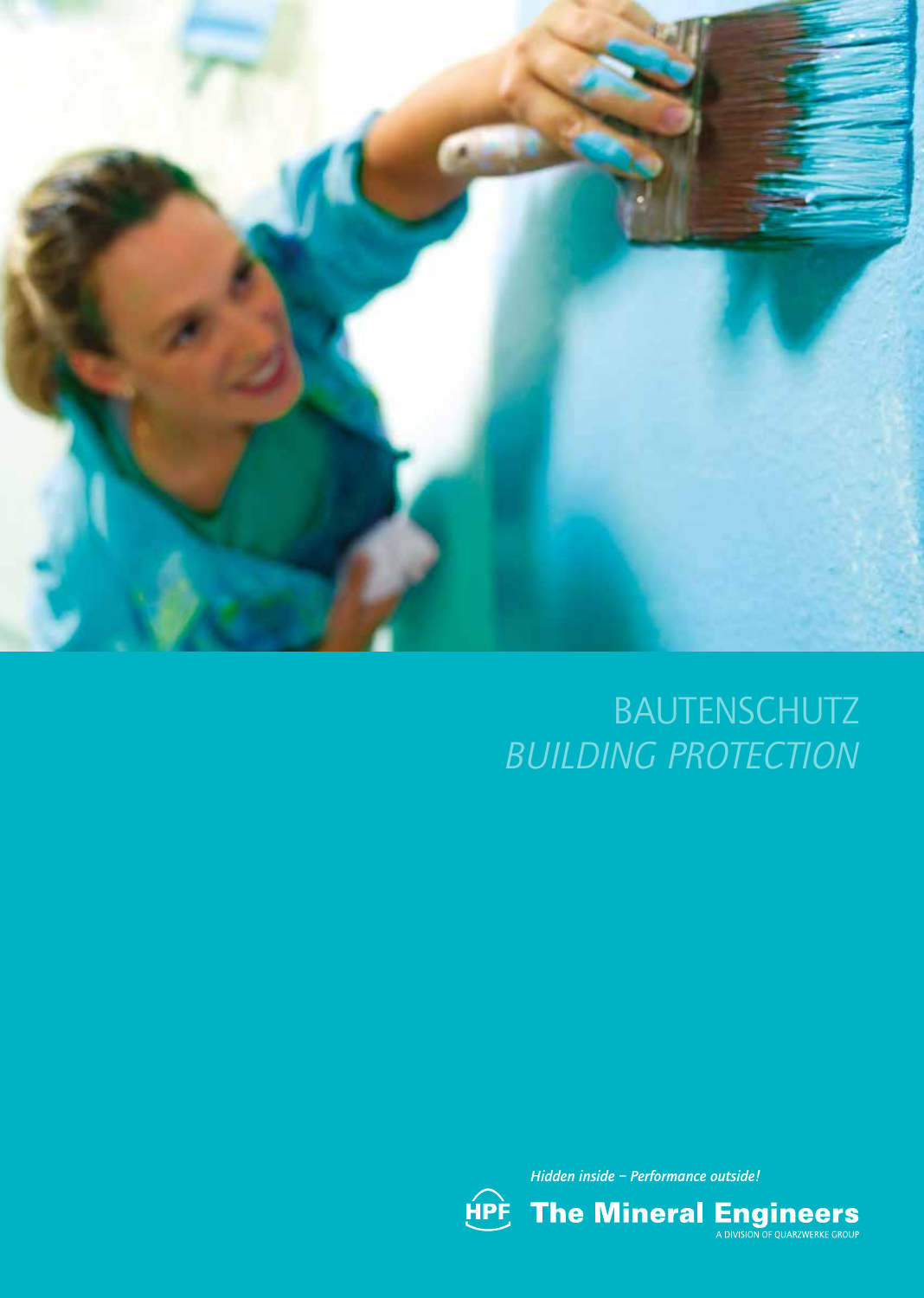

# Silikatische Füllstoffe für den Bautenschutz *Silica based fillers for building protection*

#### MILLISIL®, SIKRON®, SILBOND® Quarz

• Härte 7 (Mohs)

- Dichte 2,65  $g/cm<sup>3</sup>$
- hohe chemische Beständigkeit

#### **SIKRON®** Cristobalit

- Härte 6,5 (Mohs)
- Dichte 2,35 g/cm<sup>3</sup>
- hohe chemische Beständigkeit



*MILLISIL®,SIKRON®, SILBOND® Silica*

- *• hardness 7 (Mohs)*
- *• density 2,65 g/cm3*
- *• high chemical resistance*



*SIKRON® Cristobalit*

- *• hardness 6,5 (Mohs)*
- *• density 2.35 g/cm3*
- *• high chemical resistance*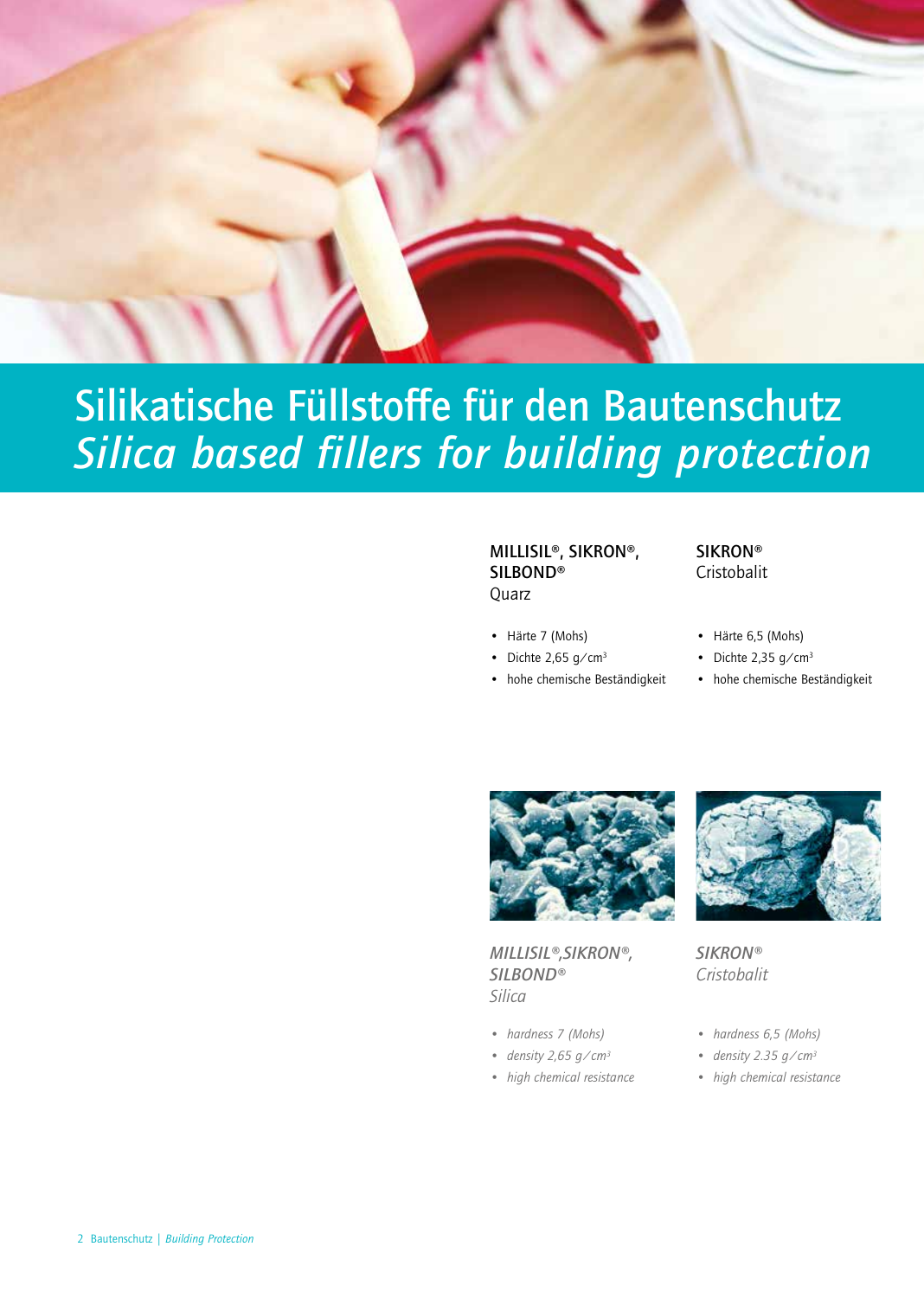



- Dichte  $2,60$  g/cm<sup>3</sup>
- chemisch inert
- hohe chemische Beständigkeit
- druckstabiles Korn
- 
- Dichte 2,65 g/cm<sup>3</sup>
- ermöglicht brillante Farben
- hohe Farbkonstanz
- hohe Abriebfestigkeit

#### Coloritquarz Kaolin Chinafill Weisser Quarz MICROSPAR®, SILIPLAST, TREMINEX® Feldspat & Nephelinsyenit

- Härte 6 (Mohs)
- Dichte  $2,6$  g/cm<sup>3</sup>
- chemische Beständigkeit

## Kaolin

- Härte 2,5 (Mohs)
- Dichte  $2,6$  g/cm<sup>3</sup>
- plättchenförmig hohes aspect ratio
- gute Deckkraft



- 
- *• density 2.60 g/cm3*
- *chemically inert for weather resistant plasters*
- *• increased chemical resistance*
- *• robust against pressure*
- 
- *• density of 2.65 g/cm3*
- *• enables brilliant colours*
- *• high colour stability*
- *• high abrasion resistance*



Weisser Quarz Coloritquarz MICROSPAR®, SILIPLAST, Kaolin Chinafill *TREMINEX® Feldspar & Nepehline Syenite*

- *• hardness 6 (Mohs)*
	- *• density 2.6 g/cm3*
	- *• high chemical resistance*



*Kaolin*

- *hardness 2.5 (Mohs)*
- *density 2.6 g/cm3*
- *platelet particles high aspect ratio*
- *• good hiding power*

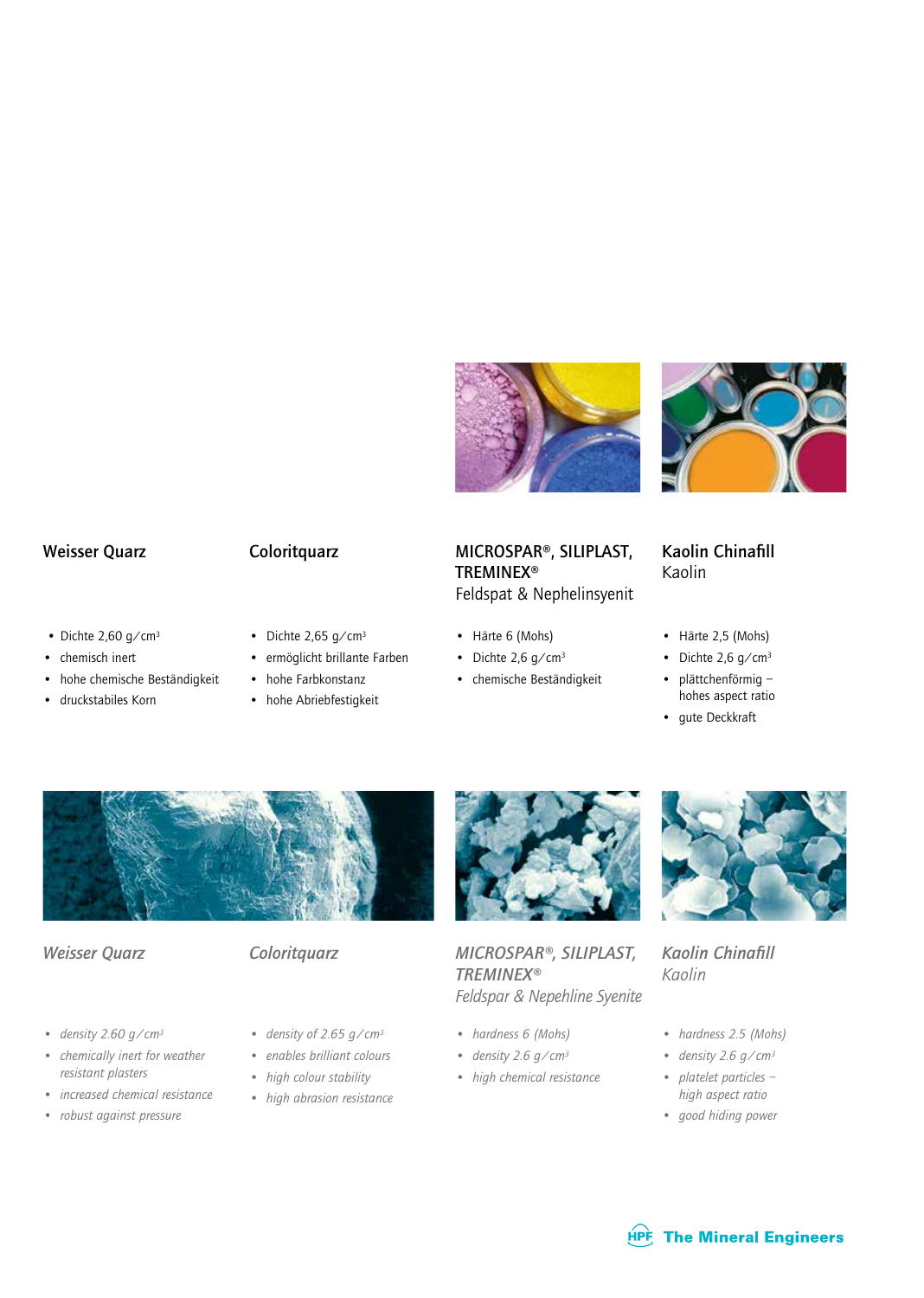

#### MICAVI, TREMICA® Muskovit

- Härte 2,5 (Mohs)
- Dichte  $2,85$  g/cm<sup>3</sup>
- plättchenförmige Partikel
- rissverhindernd

### TALKUM

- Härte 1 (Mohs)
- Dichte  $2,8$  g/cm<sup>3</sup>
- chemisch inert
- plättchenförmige Partikel

#### TREMIN® Wollastonit

- Härte 4,5 (Mohs)
- Dichte  $2,85$  g/cm<sup>3</sup>
- nadelförmige Partikel
- rissverhindernd



### *MICAVI, TREMICA® Muscovite*

- *• hardness 2,5 (Mohs)*
- *• density 2.85 g/cm3*
- *• platelet particles*
- *• prevents cracks*



*TALKUM*

- *• hardness 1 (Mohs)*
- *• density 2.8 g/cm3*
- *• chemically inert*
- *• platelet particles*



*TREMIN® Wollastonit*

- *• hardness 4,5 (Mohs)*
- *• density 2.85 g/cm3*
- *• needle-shaped particles*
- *• crack-preventing*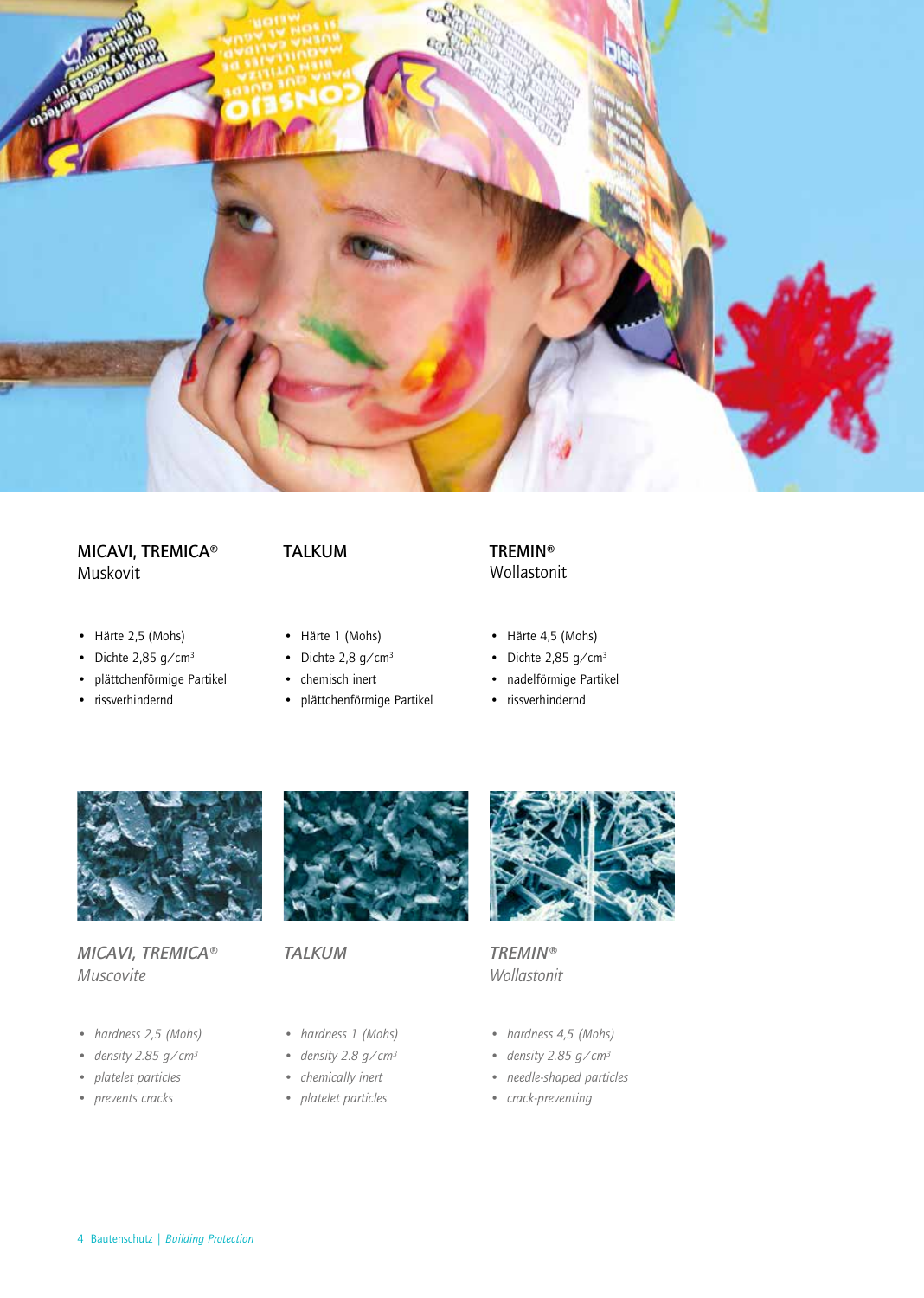#### 1. Hochwertige Dispersionsfarbe für Innen *1. High quality interior emulsion paint*

Durch den Einsatz unserer hochwertigen mineralischen Füllstoffe ist es möglich, gezielten Einfluss auf die technischen Parameter, wie z.B. Glanz, Deckvermögen oder Rissbildung zu nehmen.

*By using our high-quality mineral fillers it is possible to have a targeted influence on technical parameters, such as gloss, covering power and cracking.*

## Steuerung der technischen Parameter durch High Performance Fillers *Control of technical parameters by using High Performance Fillers*

| <b>Füllstoff</b><br>fillers | <b>Rohstoff</b><br>raw material     | Mittlere Korngröße<br>medium grain size<br>[ $\mu$ m] $d_{50}$ |  |  |  |  |
|-----------------------------|-------------------------------------|----------------------------------------------------------------|--|--|--|--|
| CaCO <sub>3</sub>           | Kalziumkarbonat   calcium carbonate |                                                                |  |  |  |  |
| Chinafill 830               | Kaolin   kaolin                     | 1,5                                                            |  |  |  |  |
| Kaolin KBE 1                | Kaolin   kaolin                     | 0,9                                                            |  |  |  |  |
| K-Brite HK 158              | Kaolin   kaolin                     | 0,4                                                            |  |  |  |  |
| SIKRON® SGL 300             | Quarz   silica                      | 9                                                              |  |  |  |  |
| SIKRON® SF 3000             | Cristobalit   cristobalite          | 6                                                              |  |  |  |  |
| Feldspat FS 900L-M10        | Feldspat   feldspar                 | 16                                                             |  |  |  |  |

In der folgenden Rezeptur wurde Kalziumkarbonat (35 Gew.%) anteilmäßig durch High Performance Fillers (5 Gew.% / 10 Gew.%) ersetzt. Der Anteil an Titandioxid blieb konstant bei 10 Gew.%. Die Viskosität ist bei allen Füllstoffkombinationen in etwa gleich und wurde wie üblich eingestellt.

*In the following formulation calcium carbonate (35 wt%) was replaced proportionally by High Performance Fillers (5 wt% /10 wt%). For all filler combinations the viscosity is about the same and was set in accordance with normal practice.* 

#### Rezeptur | *formulation*

| Pos.           | Rohstoff   raw material             | [Gew.%]   [wt.%] | Hersteller   producer           |
|----------------|-------------------------------------|------------------|---------------------------------|
| $\mathbf{1}$ . | Wasser   water                      | 25,00            | -                               |
| 2.             | Calgon N                            | 0,05             | <b>BK Giulini</b>               |
| 3.             | BYK 155/35                          | 0,90             | <b>BYK</b>                      |
| 4.             | <b>BYK 014</b>                      | 0,20             | <b>BYK</b>                      |
| 5.             | Acticide MBS                        | 0,10             | <b>THOR</b>                     |
| 6.             | Walocel XM 6000 PV                  | 0,50             | dowwollf cellulosics            |
| 7.             | Walocel XM 30.000 PV                | 0,10             | dowwollf cellulosics            |
| 8.             | TiO2 Kronos 2300                    | 10,00            | <b>KRONOS</b>                   |
| 9.             | Kalziumkarbonat   calcium carbonate | 35,00            | marktübliche Type   common type |
| 10.            | Mowilith LDM 1871                   | 21,20            | Celanese                        |
| 11.            | <b>BYK 014</b>                      | 0,20             | <b>BYK</b>                      |
| 12.            | Acrysol RM 8 W                      | 0,10             | <b>DOW</b>                      |
| 13.            | NaOH 10%                            | 0,15             | -                               |
| 14.            | Wasser   water                      | 6,50             | -                               |

(Füllgrad 45 Gew.%/ca. PVK 60 Vol.% *Filling degree 45 wt.%/approx. PVK 60 vol.%)*

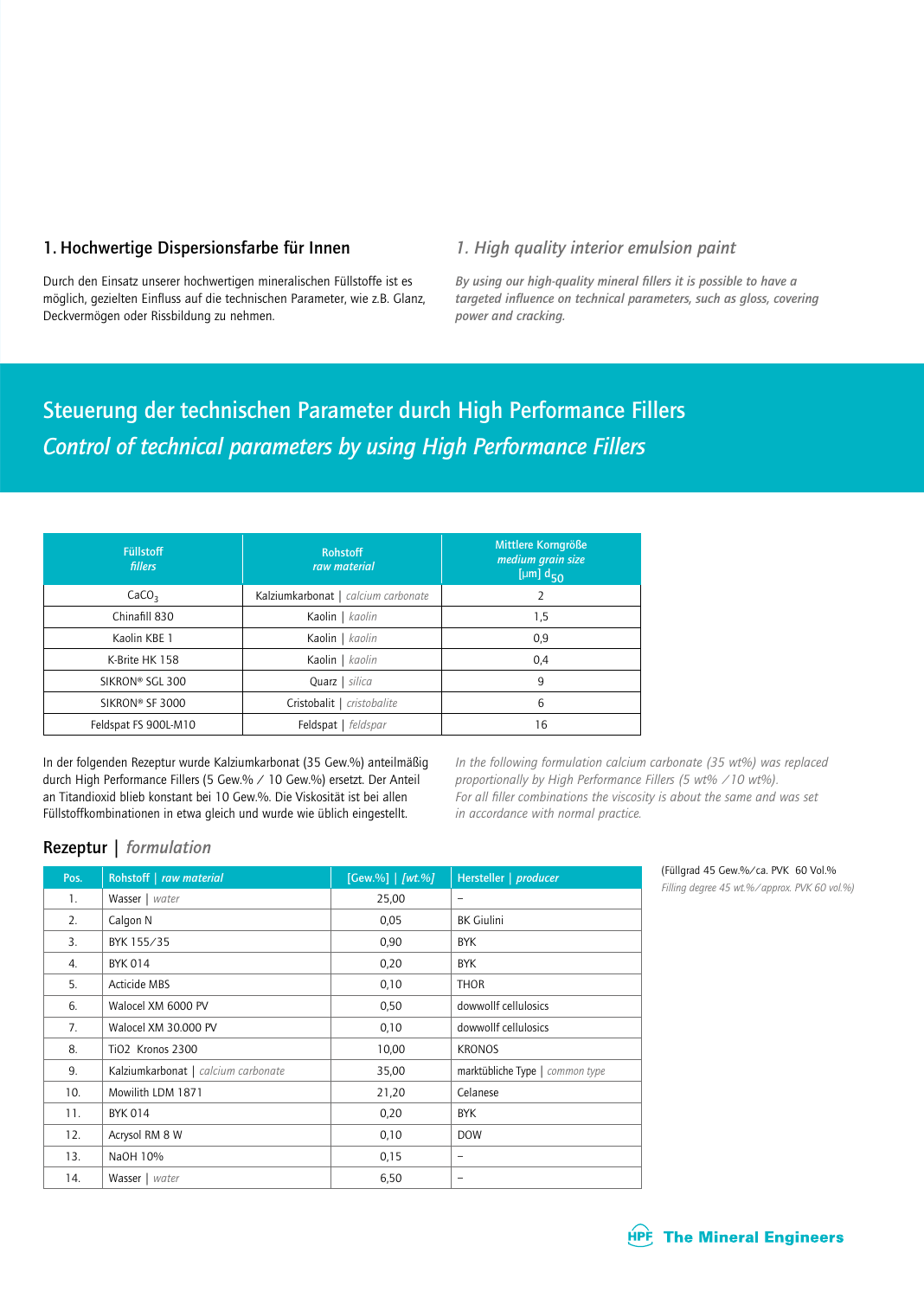

#### Erhöhung des Deckvermögens durch den Einsatz von Kaolin

Kaolin hat eine stark plättchenförmige Struktur. Die einzelnen dünnen Blättchen sind sechseckig und weich. Darüber hinaus zeichnet sich Kaolin durch eine gute Helligkeit aus. Eine gute Pigmentverteilung führt zu einer guten Deckkraft von mit Kaolin gefüllten Dispersionsfarben.

Chinafill 830, Kaolin KBE 1 und K-Brite HK 158 wurden auf ihren Einfluss auf das Deckvermögen im Vergleich zu einem Kalziumkarbonat geprüft. Das folgende Diagramm zeigt die Ergebnisse:

#### *Increased covering power through use of kaolins*

*Kaolin has an extreme platelet structure. The individual thin sheets are hexagonal and soft. In addition, kaolin is distinguished by a high brightness. The very even pigment distribution leads to a high covering power of kaolin-filled dispersion paints.*

*The influence on the covering power of the formulation containing Chinafill 830, Kaolin KBE 1 and K-Brite HK 158 has been investigated compared to calcium carbonate. The following diagram shows the results:*

## Höchste Deckkraft durch Chinafill 830 *Highest covering power with Chinafill 830*

100 99,5 Deckvermögen [%] | covering power [%] Deckvermögen [%] | *covering power [%]* 99 98,5 98 97,5 97 96,5 96 95,5 35% 5% 10% 5% 10% 5% 10% Chinafill 830  $CaCO<sub>3</sub>$ Chinafill 830 Kaolin KBE 1 Kaolin KBE 1 K-Brite HK 158 K-Brite HK 158

Nassschichtdicke 200 µm | *wet layer thickness 200 µm*

#### Ergebnis *Results*

- Durch den Einsatz von Kaolinen erhöht sich das Deckvermögen im Vergleich zur Ausgangsrezeptur und in Abhängigkeit des Anteils deutlich.
- Mit der Kaolin-Type Chinafill 830 wird das höchste Deckvermögen erreicht.

- *The use of kaolins increases the covering power significantly as compared to the initial formulation and as a function of the proportion.*
- *With Chinafill 830 the highest covering power can be achieved.*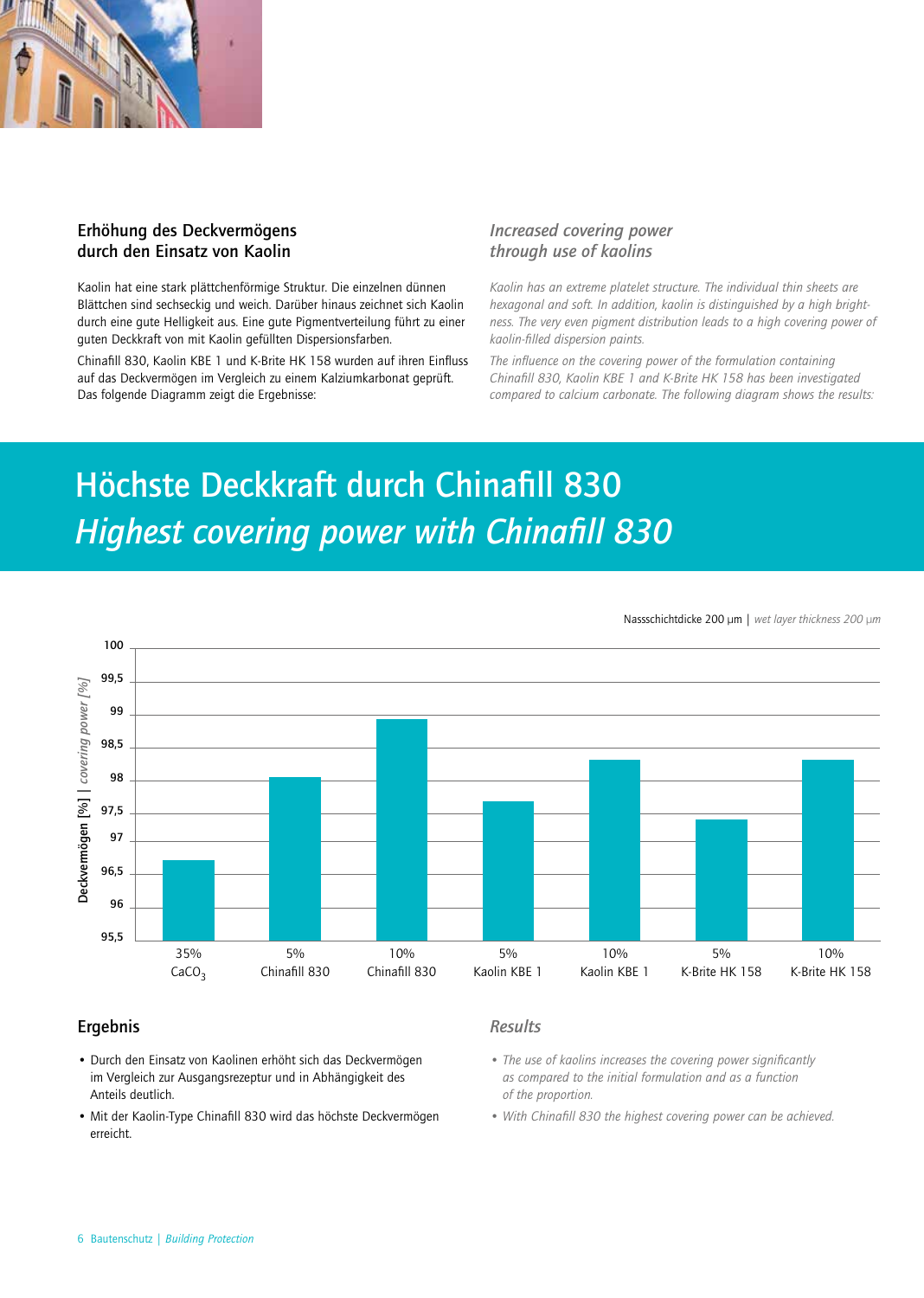

#### Die Verschiebung des Gelbwertes auf der b\* Achse durch den Einsatz von Kaolin beträgt maximal 1:

*The shift of the yellowness value along axis b\* through the use of kaolin is 1 at the maximum:*

Einstellung der mattierenden Effekte durch High Performance Fillers *Adjustment of matting effects through the use of High Performance Fillers*



Die Mattierung von Farben erfolgt durch eine Aufrauung im Mikrobereich. Diese bewirkt, dass das einfallende Licht nicht mehr gerichtet sondern diffus reflektiert oder gestreut wird. Um den Einfluss von silikatischen Füllstoffen auf den Glanz zu testen, beträgt der Anteil an Chinafill 830 in der Rezeptur aufgrund des hervorragenden Deckvermögens konstant 10 Gew.%, während die Anteile der übrigen Füllstoffe sich mit Kalziumkarbonat zu 35 Gew.% ergänzen. Es wurden zu Prüfungszwecken jeweils 5, 10 oder 15 % Kalziumkarbonat ersetzt:

*Matting of colors is achieved by roughening in the micro-range. This causes the incident light not to be directed, but rather to be diffusely reflected or scattered. In order to test the effect of silicatic fillers on the gloss, the proportion of Chinafill 830 in the formulation is constantly 10% by weight, due to the excellent covering capacity, while the proportions of the other fillers with calcium carbonate together are 35% by weight. For testing purposes, 5, 10 or 15% of calcium carbonate was replaced:*

### Mattierung durch Zugabe von silikatischen Füllstoffen

*Matting by the addition of silicate fillers*



#### Ergebnis

- Die silikatischen Füllstoffe besitzen eine stark mattierende Wirkung, die über die Mengenbeigabe gesteuert werden kann.
- Die Mattierung ist abhängig vom Rohstoff und der Feinheit. Sie erhöht sich von Cristobalit über Quarz hin zu Feldspat.

#### *Results*

- *The silicate fillers have a strong matting effect, which can be controlled by way of the amount added.*
- *The matting is dependent on the raw material and the fineness. It increases from cristobalite through to silica and feldspar.*

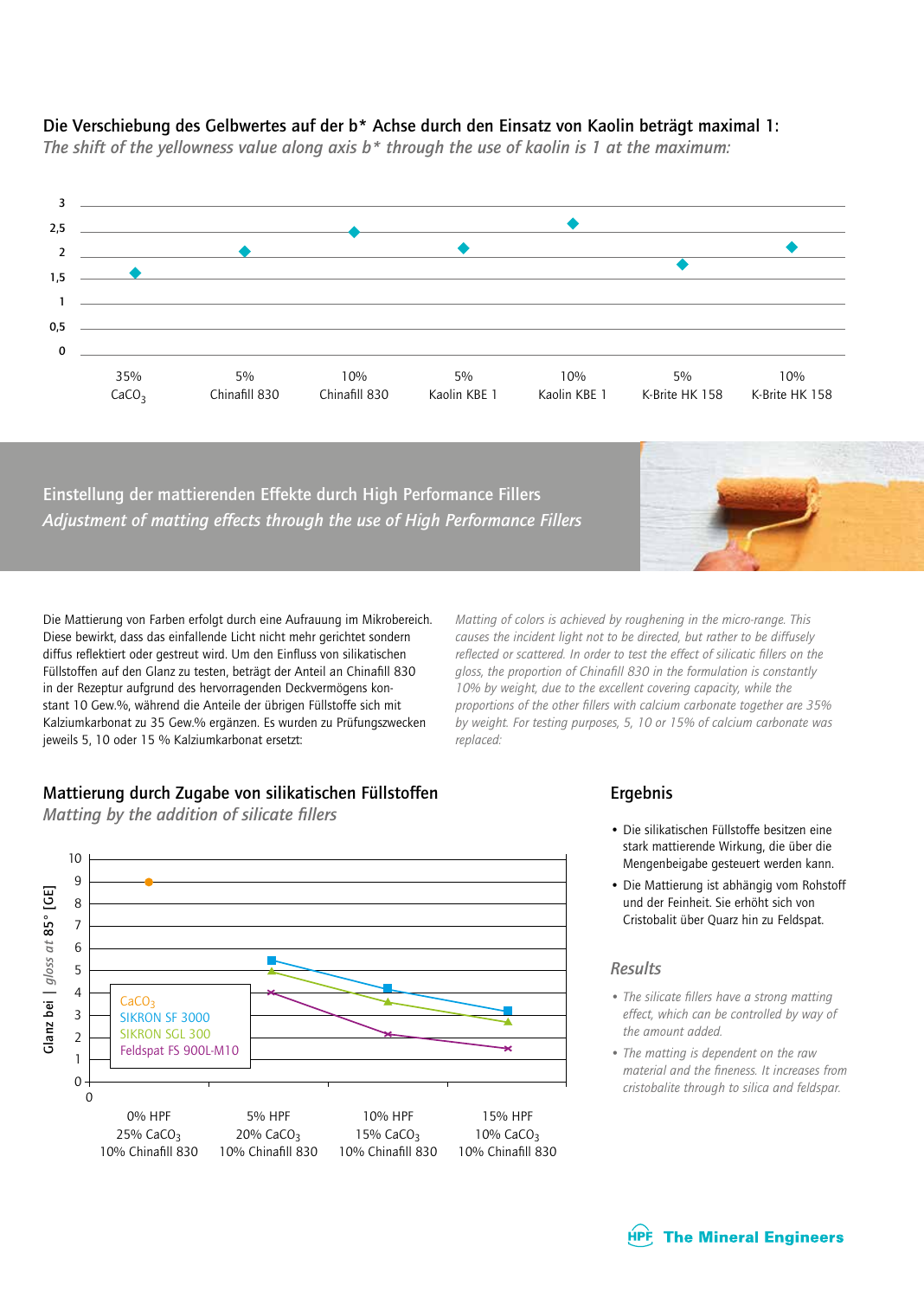

#### 2. Fassadenfarbe *2. Exterior paint*

Dispersionsfarben neigen ab einer bestimmten Schichtdicke zu verstärkter Rissbildung. Jedoch muss bei Fassadenfarben eine Rissfreiheit bis 900 µm Schichtdicke gewährleistet sein. Seit geraumer Zeit werden plättchenförmige Füllstoffe zur besseren Rissüberbrückung eingesetzt. Ziel der Untersuchung war eine Rissfreiheit bis 900 µm. Der Anteil an Titandioxid blieb konstant bei 10 Gew.%. Die Viskosität ist bei allen Füllstoffkombinationen in etwa gleich und wurde wie üblich eingestellt.

*Dispersion paints have a tendency to crack more often after a certain layer thickness. However, with facade paints up to 900 µm layer thickness must be guaranteed as crack-free. Platelet-shaped fillers have been used for some time to improve crack bridging. The aim of the investigation was to ensure freedom from cracks up to 900 µm. The proportion of titanium dioxide remained constant at 10 % by weight. The viscosity is approximately the same for all filler combinations and was adjusted as usual.*

## Keine Risse durch den Einsatz von plättchenförmigen Füllstoffen *No cracks due to the use of platelet-shaped fillers*

### Überblick der untersuchten Füllstoffe | *Overview of the tested fillers*

| <b>Füllstoff</b><br><b>fillers</b> | <b>Rohstoff</b><br>raw material                                 | Mittlere Korngröße<br>medium grain size<br>[µm] $d_{50}/L_{50}$ |
|------------------------------------|-----------------------------------------------------------------|-----------------------------------------------------------------|
| SIKRON® SGL 300                    | Quarzmehl   silica flour                                        | 9                                                               |
| MICAVI 45                          | Muskovit-Glimmer   mica muscovite                               | 22                                                              |
| MICAVI 75                          | Muskovit-Glimmer   mica muscovite                               | 27                                                              |
| TREMIN® 939-100 USST               | Wollastonit oberflächenbehandelt   wollastonite surface-treated | $39*$                                                           |
| FS 900L-M10                        | Feldspat   feldspar                                             | 16                                                              |

\*L=Nadellänge *| \*L=needle length*

#### Rezeptur | *formulation*  $\frac{1}{2}$  *formulation*  $\frac{1}{2}$  *filling degree* 47,7 Gew.% | *wt.%, PVK* | *PVC* 53,4 Vol.%)

| Pos. | Rohstoff   raw material | [Gew.%]   [wt.%]  | [Gew.%]   [wt.%]  | [Gew.%]   [wt.%] | [Gew. %]   [wt. %] | [Gew.%]   [wt.%] | [Gew.%]   [wt.%] |
|------|-------------------------|-------------------|-------------------|------------------|--------------------|------------------|------------------|
| -1.  | Wasser   water          | 16,29             | 16,29             | 16,29            | 16,29              | 16,29            | 16,29            |
| 2.   | Acticide MBS            | 0,20              | 0,20              | 0,20             | 0,20               | 0,20             | 0,20             |
| 3.   | Natrosol 250 HHR        | 0,20              | 0,20              | 0,20             | 0,20               | 0,20             | 0,20             |
| 4.   | BYK 012                 | 0,15              | 0,15              | 0,15             | 0,15               | 0,15             | 0,15             |
| 5.   | <b>BYK 154</b>          | 1,14              | 1,14              | 1,14             | 1,14               | 1,14             | 1,14             |
| 6.   | Kronos 2300             | 10,00             | 10,00             | 10,00            | 10,00              | 10,00            | 10,00            |
| 7.   | SIKRON® SGL 300         | 27,70             | 27,70             | 27,70            | $\qquad \qquad -$  |                  |                  |
| 8.   | FS 900L-M10             | $\qquad \qquad -$ | $\qquad \qquad -$ | -                | 27,70              | 27,70            | 27,70            |
| 9.   | MICAVI 45               | 10,00             | $\qquad \qquad -$ | -                | 10,00              | -                |                  |
| 10.  | MICAVI <sub>75</sub>    |                   | 10,00             |                  | -                  | 10,00            |                  |
| 11.  | TREMIN® 939-100 USST    | $\qquad \qquad -$ | $\qquad \qquad -$ | 10,00            | -                  | -                | 10,00            |
| 12.  | Acronal ECO 6270        | 29,5              | 29,5              | 29,5             | 29,5               | 29,5             | 29,5             |
| 13.  | Wasser   water          | 2,50              | 2,50              | 2,50             | 2,50               | 2,50             | 2,50             |
| 14.  | <b>BYK 012</b>          | 0,15              | 0,15              | 0,15             | 0,15               | 0,15             | 0,15             |
| 15.  | Acrysol RM 8-W          | 0,17              | 0,17              | 0,17             | 0,17               | 0,17             | 0,17             |
| 16.  | Wasser   water          | 2,00              | 2,00              | 2,00             | 2,00               | 2,00             | 2,00             |
|      |                         | 100,00            | 100,00            | 100,00           | 100,00             | 100,00           | 100,00           |

Die Viskosität war bei allen Füllstoff-Kombinationen ähnlich und wurde wie üblich eingestellt. | *The viscosity is roughly the same for all filler combinations and was set in accordance with normal practice.*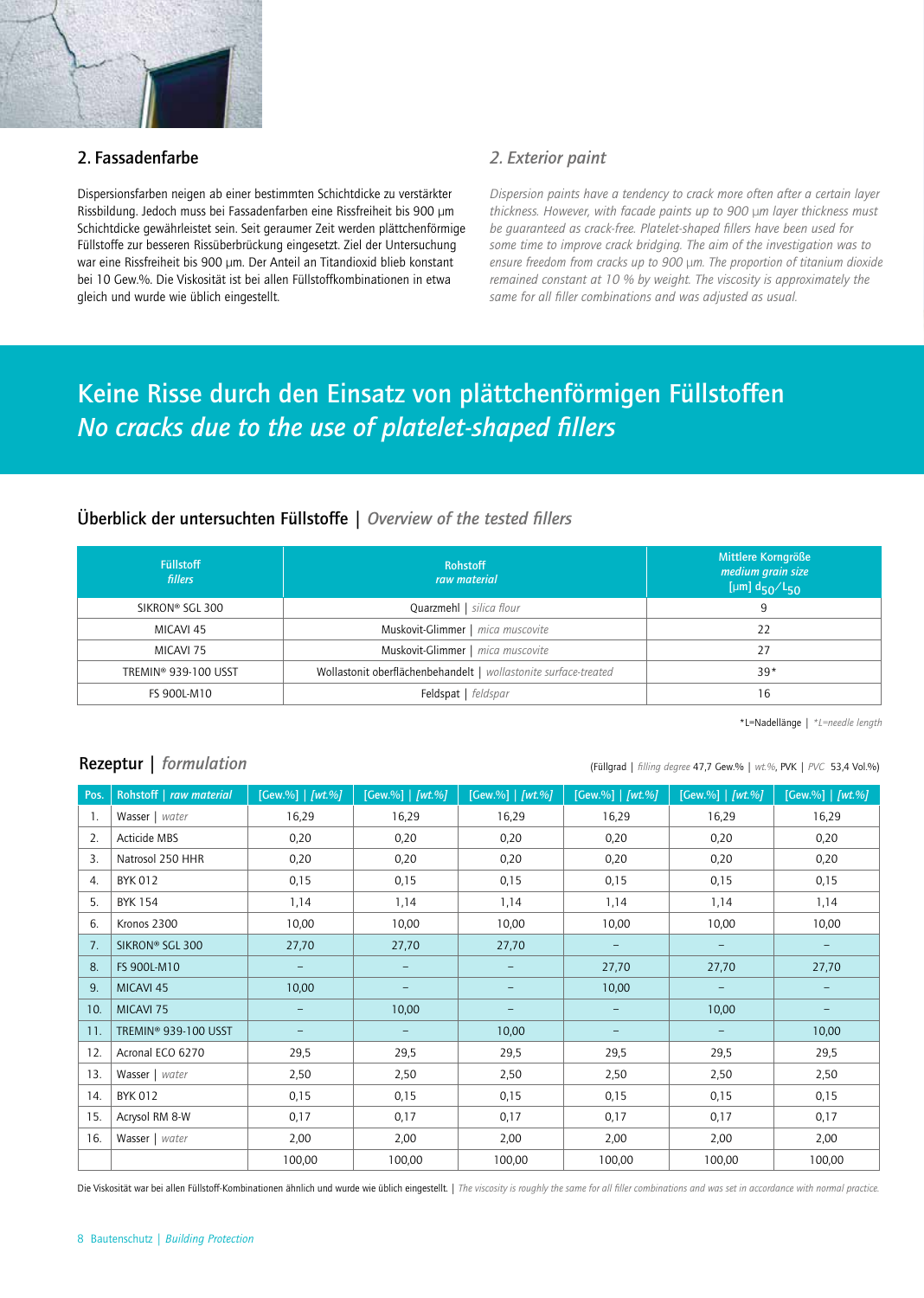

### Rissbildung einer Fassadenfarbe in Abhängigkeit der Füllstoffpakete

*Cracking of an exterior paint dependent on the filler combinations*



#### Ergebnis

- Die Füllstoffkombination Feldspat FS 900L-M10 mit Glimmer MICAVI 45 ergibt das beste Ergebnis und weist keine Rissbildung bis zur max. Trockenschichtdicke von 1490 µm auf
- Generell ist die Rissüberbrückung mit Feldspat FS 900L-M10 als Hauptfüllstoff besser als mit dem Quarzfeinstmehl SIKRON® SGL 300
- Die MICAVI Glimmer weisen in Kombination mit Feldspat eine höhere Rissfreiheit auf als mit Wollastonit TREMIN® 939
- Quarzfeinstmehl in Kombination mit MICAVI Glimmer weist eine niedrigere Rissfreiheit auf als mit Wollastonit TREMIN® 939

#### *Results*

- *The filler combination feldspar FS 900L-M10 with mica MICAVI 45 gives the best result and shows no cracking up to a max. dry film thickness of 1490 µm.*
- *In general, crack bridging with feldspar FS 900L-M10 as the main filler is better than with SIKRON® SGL 300 silica fine powder.*
- *In combination with feldspar fillers, MICAVI mica has a higher freedom from cracks than with wollastonite TREMIN® 939.*
- *Silica fine powder in combination with MICAVI mica has a lower crack-free quality than wollastonite TREMIN® 939*

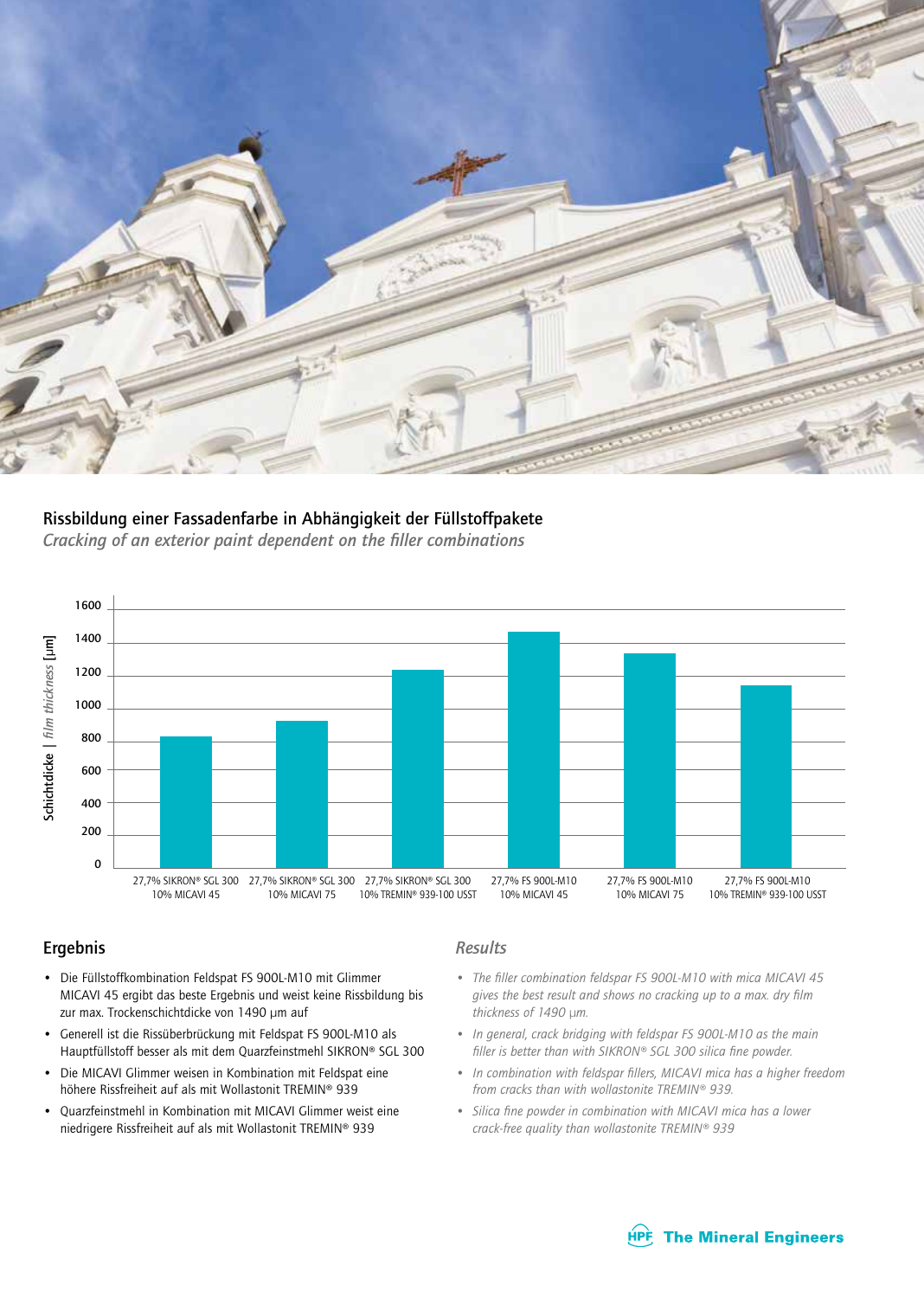

#### Reinstes Weiß durch den Einsatz von Cristobalit

Cristobalit kommt im Gegensatz zu Quarz nur sehr selten in der Natur vor. Deshalb wird Cristobalit für industrielle Zwecke synthetisch aus reinem Quarz bei ca. 1.500°C im Drehrohrofen hergestellt. Durch die Kalzinierung wird die Gitterstruktur aufgeweitet und die Dichte reduziert sich auf 2,35 g/cm3. Die hierdurch erzeugten Lufteinschlüsse führen zu einem negativen Brechungsindex und einem sehr hohen Weißgrad.

Produkteigenschaften von Cristobalit als Füllstoff:

- hoher Weißgrad für die Herstellung von "reinweißen" Putzen
- hohe chemische Beständigkeit
- geringe Dichte 2,35 g/cm3
- Härte 6,5 (Mohs)

Es sind Produkte mit mittleren Korndurchmessern von 300 µm bis zu mikronisierten Produkten mit lediglich 1 µm lieferbar.

#### *Dazzling white through the use of cristobalite*

*In contrast to silica cristobalite is rarley existent in nature. Therefore cristobalite is made out of pure silica by heating it up to 1,500°C. Through this calcining-process the lattice is expanded and the density is reduced to 2.35 g/cm3. The thereby generated air bubbles lead to a negative refractive index and an outstanding brightness.*

*Features of cristobalite as fillers*

- *high degree of whiteness for the production of "pure-white" plasters*
- *• increased chemical resistance*
- *• low density 2.35 g/cm3*
- *• hardness 6.5 (Mohs)*

*Products from medium grain sizes from 300 µm down to micronized powders with only 1µm are available.*

## Cristobalit und Weisser Quarz für schöne Fassaden *Cristobalite and White Silica for beautiful facades*

#### Weisser Quarz: harter Kern mit heller Oberfläche

Weisser Quarz ist ein ancristobalisierter Quarz. Der Quarzkern ist von einer Cristobalithülle umgeben. Damit hat das Korn des Weissen Quarzes die Stabilität vom Quarz und den hohen Weißgrad vom Cristobalit. Darüber hinaus ist die Kornoberfläche leicht zerklüftet.

Produkteigenschaften von "Weisser Quarz" als Strukturkorn:

- hoher Weißgrad für die Herstellung von "reinweißen" Putzen
- stabiles rundes "rollendes" Korn für gut strukturierbare Dekorputze
- chemisch inert für witterungsbeständige Putze
- Dichte  $2,60$  g/cm<sup>3</sup>
- Härte 7 (Mohs)

Folgende Körnungen sind standardmäßig verfügbar (mm):  $0,1 - 0.5$  |  $0.3 - 0.9$  |  $0.7 - 1.2$  |  $1.0 - 1.7$  |  $1.5 - 2.2$  |  $2 - 3$ 

#### *White Silica: hard core with bright surface*

*Weisser Quarz (White Silica) is silica sand that has slightly been calcined. The silica core is covered by a cristobalite shell. For this reason White Silica has the stability of silica but also the high whiteness of cristobalite. Furthermore the grain surface is only slightly chapped.*

*Features of White Silica as a structure forming grain:*

- *• high brightness for the production of pure white plasters*
- *stable round "rolling" grain for well structured decorative plasters*
- *• chemically inert for weather resistant plasters*
- *• density 2.60 g/cm3*
- *• hardness 7 (Mohs)*

*The following grain sizes are available as standard products (mm): 0.1 – 0.5 | 0.3 – 0.9 | 0.7 – 1.2 | 1.0 – 1.7 | 1.5 – 2.2 | 2 – 3*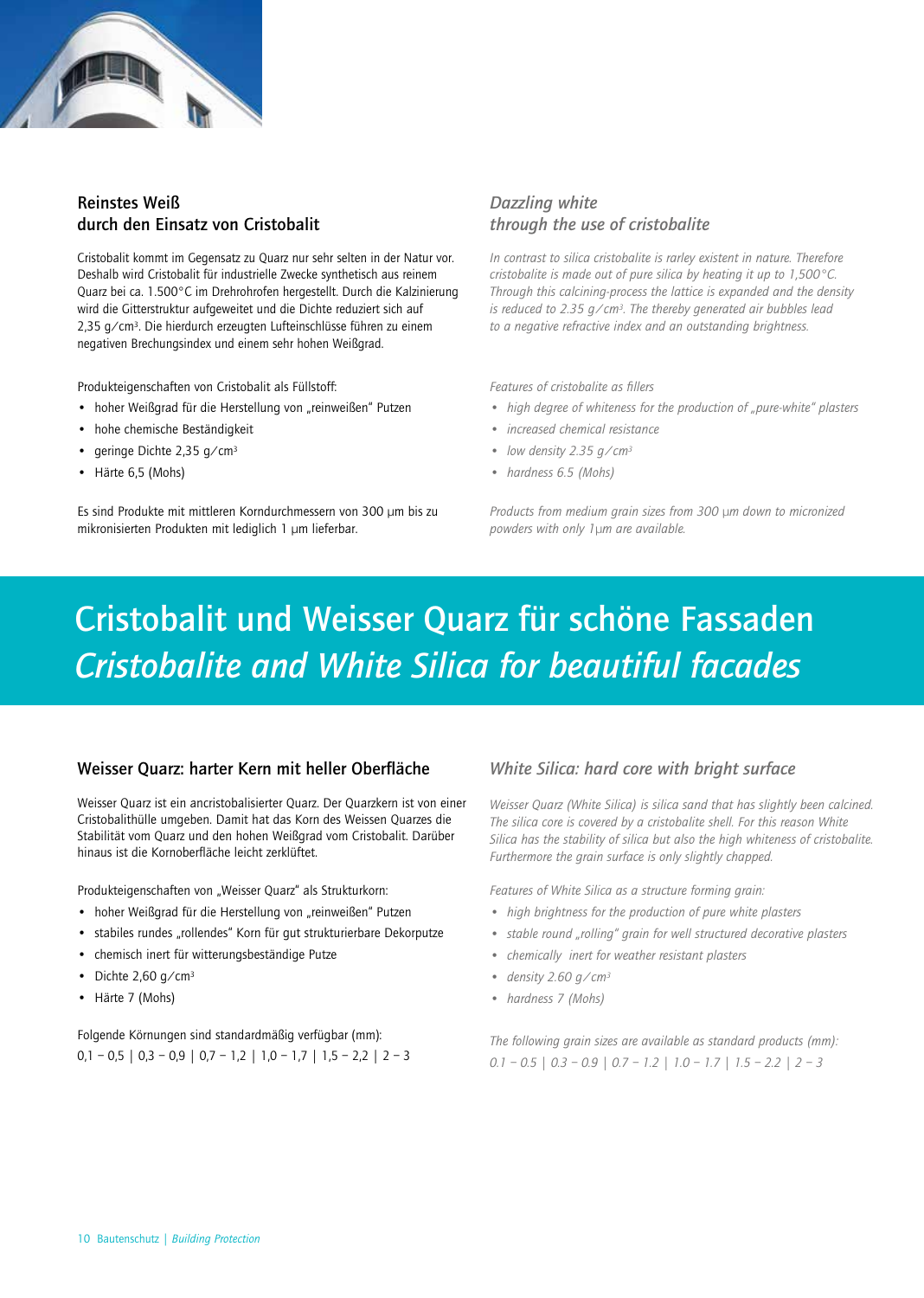Die folgende Richtrezeptur für einen Kratzputz enthält Weisser Quarz als strukturgebendes Korn und Cristobalit als Füllstoff mit hohem Weißgrad: *The following formulation of an exterior plaster with scraped texture contains white silica as a structure forming grain and cristobalite as a very bright filler:*

| <b>Bestandteile</b><br>components | <b>Funktion</b><br>function                                                 | $Gew.-%$<br>$wt.$ % |
|-----------------------------------|-----------------------------------------------------------------------------|---------------------|
| Acronal ECO 6716                  | Styrol-Acrylat-Copolymerdispersion<br>styrene acrylate copolymer dispersion | 12,0                |
| Wasser   water                    | Verdünnungsmittel   diluents                                                | 8,95                |
| <b>BDGA</b>                       | Filmbildehilfsmittel   film forming aids                                    | 0,50                |
| Testbenzin   white spirit         | Lösemittel   solvent                                                        | 0,50                |
| Parmentol A <sub>28</sub>         | Konservierungsmittel   preservatives                                        | 0,20                |
| Walocel XM 30000 PV               | <b>Verdicker</b>   thickener                                                | 0,15                |
| Lopon 890                         | Polyacrylat   polyacrylate                                                  | 0,25                |
| Byk 012                           | Entschäumer   antifoaming agent                                             | 0,15                |
| Arbocel BC 1000                   | Cellulosefaser   cellulose fiber                                            | 0,30                |
| <b>KRONOS 2300 TiO2</b>           | Weißpigment   white pigment                                                 | 2,0                 |
| WEISSER QUARZ 0.7-1.2 mm          | Strukturkorn   structure forming grain                                      | 15,0                |
| WEISSER QUARZ 1,5-2,2 mm          | <b>Strukturkorn</b>   structure forming grain                               | 25,0                |

Coloritquarz für brilliante Farben *Coloured Silica for brilliant paints*



#### Coloritquarz: abriebfest und farbkonstant

Coloritquarz wird aus pyritfreiem, rundkörnigem Quarzsand sowie Kunstharz und Pigmenten mit höchster Lichtechtheit hergestellt. Dabei wird jedes Korn gleichmäßig mit einem 2-K-Kunstharzsystem umhüllt. Es stehen 7 Standardkörnungen und über 700 Farben und Farbmischungen zur Verfügung. Diese Farbvielfalt bietet somit eine hervorragende Basis für hochwertige und dekorative Anwendungen. Folgende Eigenschaften empfehlen den Einsatz von Coloritquarz in Buntstein- und Mosaikputzen:

- hohe Farbbrillanz und Lichtechtheit
- konstante Reproduzierbarkeit
- witterungs- und abriebbeständig

Es stehen die folgenden 7 Standardkörnungen (mm) zur Verfügung:

#### *Colored Silica: abrasion resistance and colourstability*

*Coloritquarz (Coloured Silica) is produced out of pure silica sand with round particles, special resins and pigments to obtain nonfading products. Every single sand grain is coated with a 2-component-resin-system. There is a choice of 7 standard grain sizes and more than 700 color mixtures. This variety of colors provides an excellent basis for high quality and decorative applications.*

*The following properties recommend the use of colored silica in colored and mosaic plasters:*

- *• brilliant colors and high UV resistance*
- *• dependable reproducibility*
- *• high weather and abrasion resistance*

*There is a choice of 7 standard grain sizes (mm) available:*